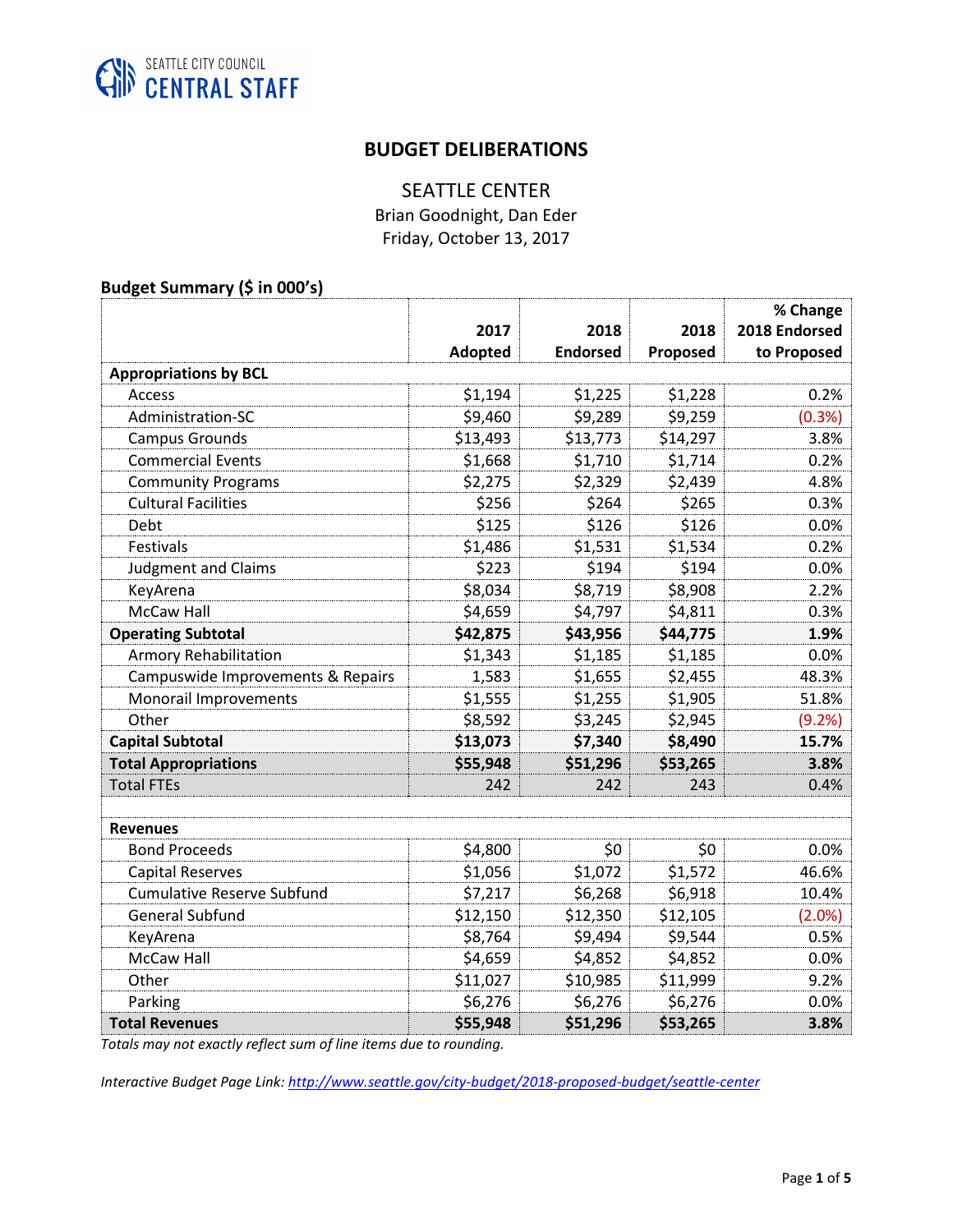### **BACKGROUND:**

The 2018 Proposed Budget for Seattle Center is approximately \$53.3 million, an increase of almost four percent relative to the 2018 Endorsed Budget.

Seattle Center maintains a 74-acre campus that is home to over 30 arts, culture, and science organizations, including KEXP, Pacific Northwest Ballet, Pacific Science Center, Seattle Children's Museum, Seattle Opera, and Seattle Repertory Theatre. The campus hosts more than 12,000 events, festivals, and community programs each year, many of which are free to the public.

Seattle Center is funded by a combination of General Fund and revenue earned from commercial operations. Commercial operation revenues include facility rentals and leases, parking fees, monorail fares, concessions, and sponsorships.

The proposed budget is largely consistent with the 2018 Endorsed Budget, and it includes relatively few significant changes. Some of the proposed changes are:

- \$500,000 for Monorail ORCA Integration The proposed budget would use \$500,000 in Seattle Department of Transportation Vehicle License Fees to cover one-time equipment and start-up costs to enable the Seattle Monorail to accept the One Regional Card for All (ORCA) card for fare payment. In August, Council received a report from the Executive analyzing the use of ORCA cards for the monorail [\(Clerk File 320381\)](http://clerk.seattle.gov/~scripts/nph-brs.exe?s1=&s3=320381&s2=&s4=&Sect4=AND&l=200&Sect2=THESON&Sect3=PLURON&Sect5=CFCF1&Sect6=HITOFF&d=CFCF&p=1&u=%2F%7Epublic%2Fcfcf1.htm&r=1&f=G), including projections of ridership and revenue impacts. The report estimates that if the monorail began accepting ORCA cards for fare payment, ridership would increase between 150,000 and 350,000 boardings per year. The report also estimates that annual revenue for the monorail would likely decrease by approximately \$96,000 per year, unless offset by fare increases. Under the City's current agreement with the monorail operator, net profits generated by the system are split: twothirds for the City, and one-third for the operator.
- \$500,000 for a Master Plan Update The proposed budget increases spending on an update to the Seattle [Center Century 21 Master Plan](http://www.seattlecenter.com/mediainfo/topics/century21.aspx) and other long range planning activities, including a new position for project management support. See the discussion below for additional information.
- \$100,000 for Seattle Storm Contract This proposed increase would cover new costs associated with an updated facility use agreement with the owners of the Seattle Storm (Force 10 Hoops, LLC) for use of KeyArena for professional women's basketball through the 2028 season [\(Ordinance 125323\)](http://seattle.legistar.com/LegislationDetail.aspx?ID=3046772&GUID=6559EBFA-CB8A-4694-996E-807C50169D62&Options=Advanced&Search=). Council authorized a facility use agreement with the Storm in May that includes a provision for annual \$100,000 payments to the Storm in consideration of lost opportunities and intangible impacts of KeyArena redevelopment. The funding for this payment in 2018 comes from existing KeyArena revenues.
- \$75,000 for KeyArena Infrastructure Support This proposal provides increased appropriation authority to allow for the use of an on-call vendor to help manage and coordinate technology needs for KeyArena events. Most KeyArena clients have a complex set of requirements for communications, video broadcasts, and internet connectivity; and these functions must be arranged individually for each event. Funding for the on-call contract will come from existing KeyArena revenues.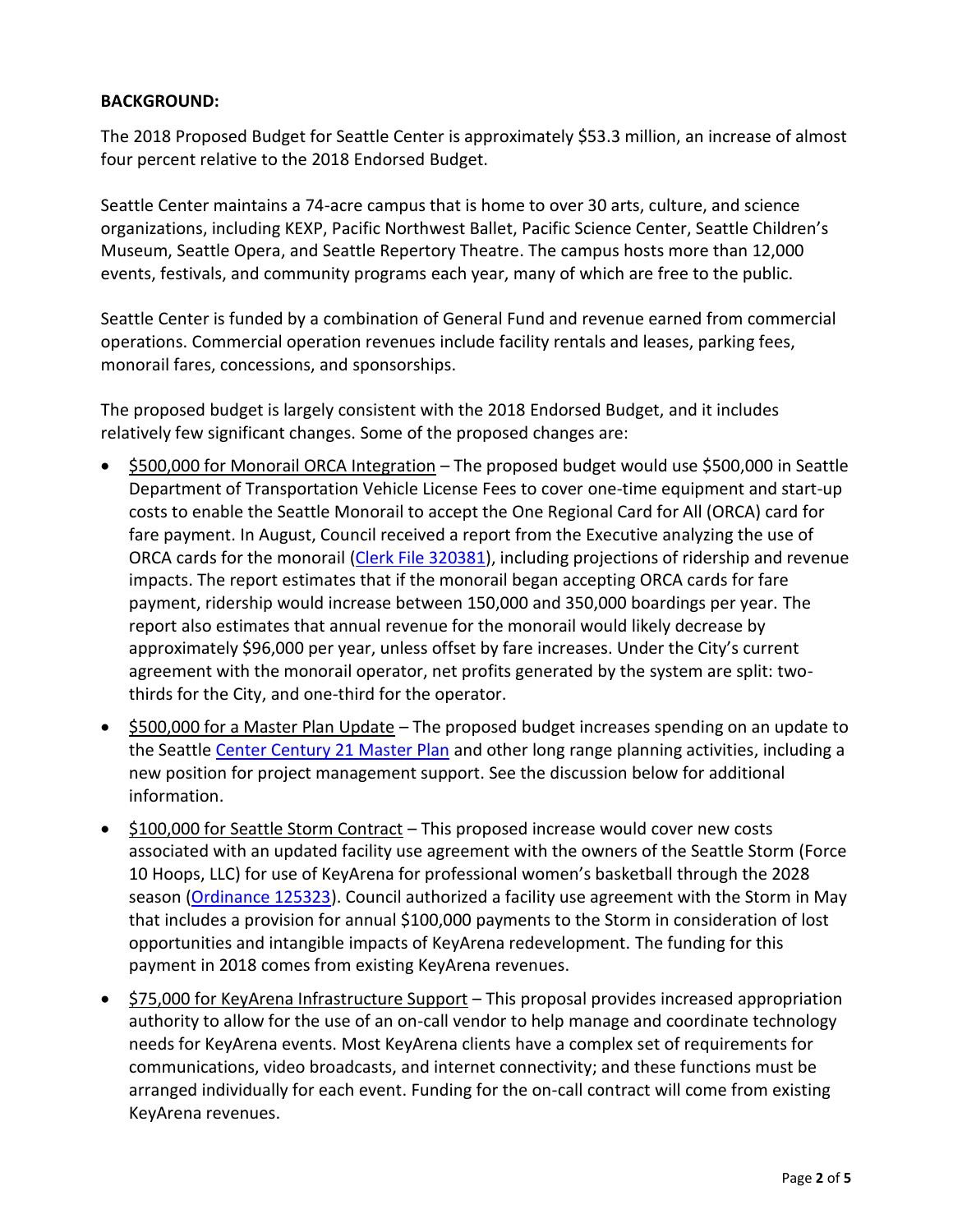### **ISSUE IDENTIFICATION:**

### **1. KeyArena Redevelopment (Dan Eder)**

#### **Issue A: Appropriations**

The KeyArena redevelopment construction project is scheduled to begin in October 2018 under the [proposed MOU](http://seattle.legistar.com/gateway.aspx?M=F&ID=9bd0b511-d2b2-492c-9e6d-854af4ddab31.docx). The Seattle Center's 2018 proposed budget assumes that KeyArena would have a full year of normal operations, costs, and associated revenues during 2018. However, in anticipation of a major redevelopment project, Seattle Center will be canceling all existing bookings after September 30, 2018.

Assuming construction will begin in October 2018, Table 1 indicates that KeyArena operating costs would decrease by approximately \$2.2 million below appropriations included in the 2018 Proposed Budget.

| <b>Major Expenditure Categories</b> | <b>Proposed Budget</b> | <b>Assume Construction</b><br>Begins in October 2018 <sup>1</sup> | <b>Difference</b> |
|-------------------------------------|------------------------|-------------------------------------------------------------------|-------------------|
| Labor                               | \$6,354,063            | \$4,765,547                                                       | \$(1,588,516)     |
| Non-labor                           | \$2,003,618            | \$1,502,714                                                       | \$ (500, 905)     |
| <b>Utilities</b>                    | \$550,197              | \$412,648                                                         | \$(137,549)       |
| <b>Total Expenditure</b>            | \$8,907,878            | \$6,680,909                                                       | \$(2, 226, 970)   |

#### *Table 1: KeyArena 2018 Operating Costs*

1. *The City's lease with the Seattle Storm commits the City to pay up to \$2.6 million for tenant relocation costs. The Storm's 2018 season will have ended by October 2018, therefore, there will be no Storm-related relocation costs in 2018. However, the City could owe the Storm up to \$2.6 million annually during construction beginning in 2019*.

#### **Issue B: Revenues**

Assuming construction begins in October 2018, the City would see a \$2.7 million decrease in 2018 revenues as outlined in Table 2 below. This would result in a negative fiscal impact of \$500,000 to the Seattle Center's budget (after accounting for the \$2.2 million reduction in spending discussed above). The \$2.7 million is expected to grow by an unknown amount due to additional anticipated reductions in both parking and Commercial Parking Tax revenues during construction. Beginning in 2019, the fiscal impact could grow by up to an additional \$2.6 million annually due to the City's commitments to pay for relocation costs and lost revenues for the Storm during construction.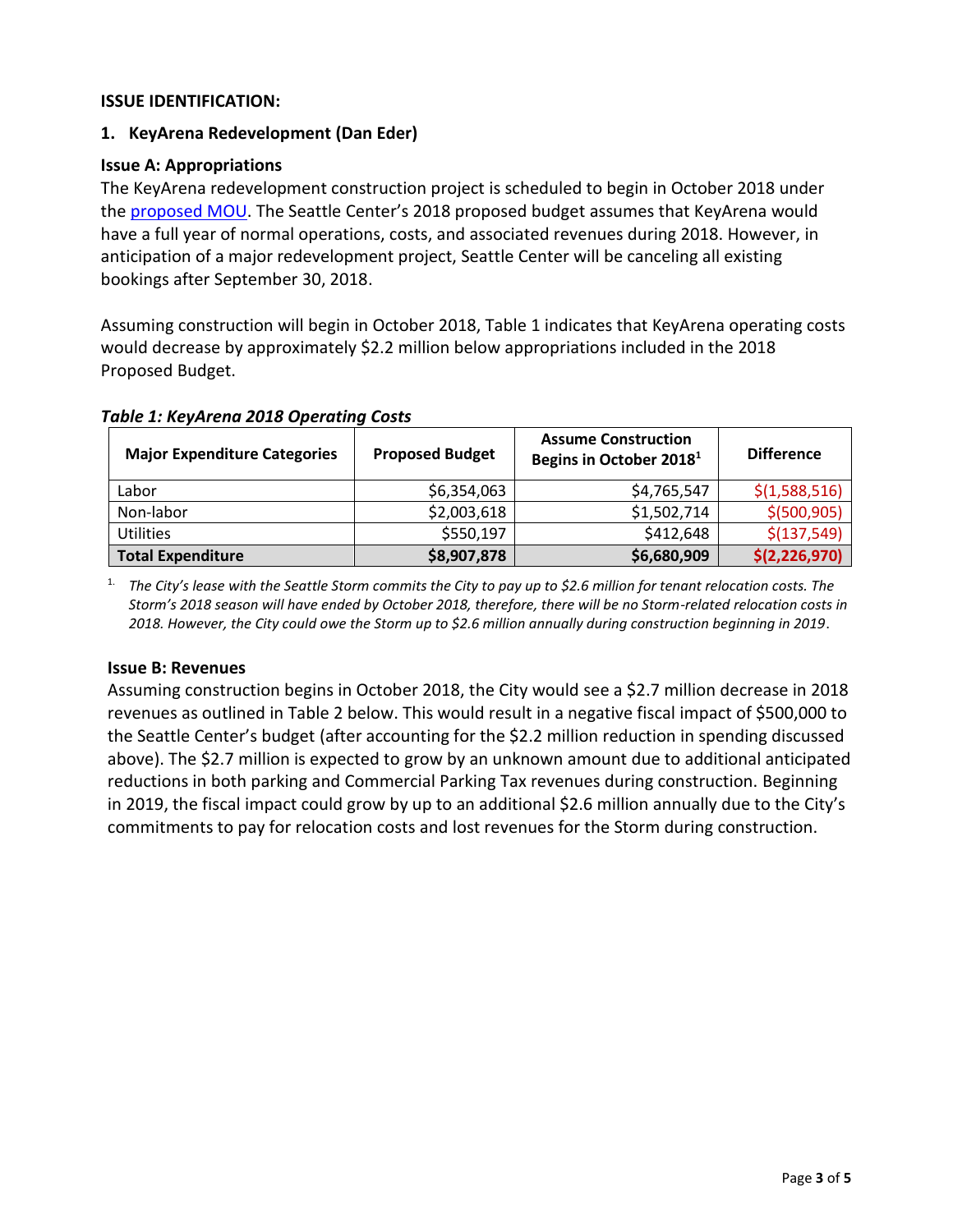| Major Revenue Categories <sup>1</sup>                     | <b>Assuming No</b><br><b>Construction</b><br>of KeyArena <sup>2</sup> | <b>Assuming</b><br><b>Construction Begins</b><br>in October 2018 <sup>3</sup> | Difference <sup>4</sup> |
|-----------------------------------------------------------|-----------------------------------------------------------------------|-------------------------------------------------------------------------------|-------------------------|
| Operating revenues (rental income,<br>sponsorships, etc.) | \$9,543,827                                                           | \$7,157,870                                                                   | \$(2,385,957)           |
| City's share of Sales & Use Tax (Retail Sales)            | \$53,000                                                              | \$39,750                                                                      | ( \$13,250)             |
| <b>Business &amp; Occupation Tax</b>                      | \$105,000                                                             | \$78,750                                                                      | ( \$26, 250)            |
| <b>Admissions Tax</b>                                     | \$1,279,000                                                           | \$959,250                                                                     | ( \$319,750)            |
| <b>Total Revenues</b>                                     | \$10,980,827                                                          | \$8,235,250                                                                   | (52, 745, 457)          |

*Table 2: 2018 Operating Revenues Flowing from KeyArena Activities*

*1. Major Revenue Categories – Parking revenues and Commercial Parking Tax (CPT) would continue to flow at the City's three garages (Mercer, 1st Ave., 5th Ave.) with or without construction, but the City does not track parking revenues or CPT revenues by facility or by event. Parking activity and associated revenues would decline during construction.*

*2. No Construction – Information reflects estimated of tax revenues that would flow from KeyArena events with a full year of KeyArena operations, but it is not tracked exactly this way in the proposed budget. Data from CBO and reflects estimated four-year historical averages.*

*3. Construction in October – Data comes from the CBO and reflects estimated four-year historical averages.*

*4. Difference – Reflects a 25% reduction of impacted revenues (operating and tax) in 2018 to show closure from October-December.*

In that the Council's Select Committee on Civic Arenas is not expected to consider action on the MOU until after the Council passes the 2018 Adopted Budget, this issue could be addressed in various ways in a supplemental budget ordinance:

- (a) increase use of unreserved fund balance in the Seattle Center Operating Fund;
- (b) increase General Fund support for Seattle Center;
- (c) reduce planned spending or appropriations to the Seattle Center operating budget; or
- (d) use other equivalent approaches to balance the budget.

The budget book (page 179) states: "In anticipation of financial impacts associated with KeyArena redevelopment, [the Seattle] Center is maintaining an unreserved fund balance of \$2.5 million to mitigate potential short-term revenue losses if KeyArena is closed for renovation." The City anticipates that the impact to Seattle Center's finances could be significantly higher than \$2.5 million during an estimated two-year construction period including but not limited to Storm relocation obligations.

**Option:** TBD. Some temporary loss of revenue may be necessary for significant renovation or redevelopment. The Central Staff Director and the Council's financial consultant intend to report on this multi-year perspective more thoroughly when the Select Committee meets in November.